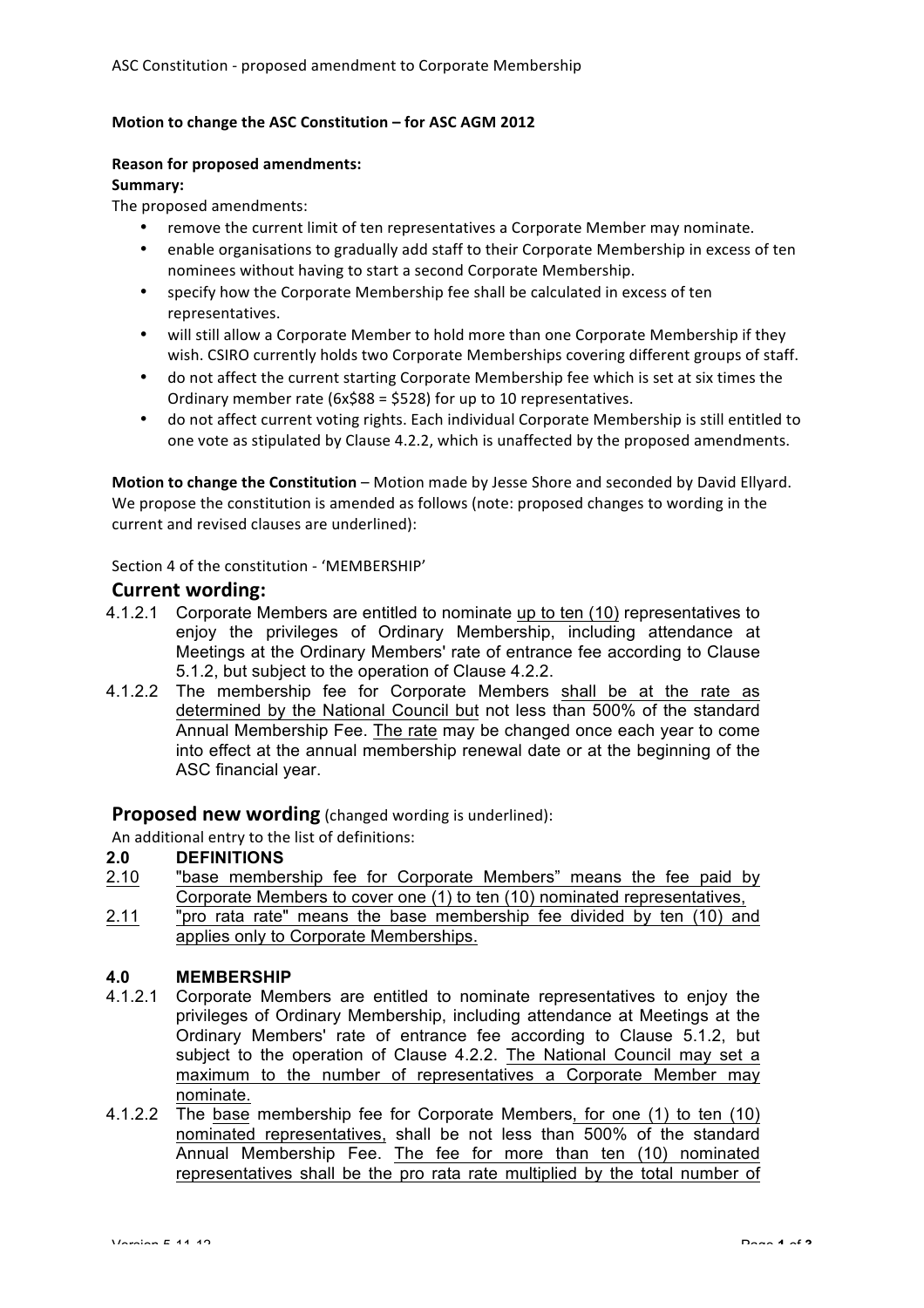nominated representatives. The base membership fee for Corporate Members is determined by the National Council and may be changed once each year to come into effect at the annual membership renewal date or at the beginning of the ASC financial year.

4.1.2.3 A Corporate Member may nominate additional representatives during their membership period. Once they have exceeded the ten (10) representatives allotted under the base membership fee they shall pay the pro rata rate for each additional representative, or they may take out additional Corporate Memberships.

For information – other clauses referred to in proposed amendments and which will remain unchanged:

- 4.2.2 Representatives of Corporate Members who are not members of the National Council may participate in debates on matters of business at any General Meeting and one representative (or their proxy) nominated by the Corporate Member shall be entitled to vote.
- 5.1.2 The National Council or Committee shall discriminate in favour of members when charging admission to cover meeting costs.

## **Background:**

Corporate Membership is a rapidly growing membership category of the ASC, increasing from two Corporate Members in 2010 to nine in 2012. This activity both reflects and enhances the ASC's growing profile. It may also indicate that organisations are placing a greater emphasis on communicating science.

We encourage our current Corporate Members to become more involved with the ASC. This includes inviting them to contribute articles about their science communication initiatives and issues and to being involved in branch events and the national conference. In return we seek to ensure that the changing needs of current Corporate Members are being met.

The current wording of Clause 4.1.2.1 limits the number of representatives nominated by a Corporate Members to ten. Clause 4.1.2.2 states how the membership fee for Corporate Members is determined and sets the minimum rate, which is the same whether they have one or the maximum of ten representatives.

The current membership rate for Corporate Members is 600% of the standard Annual Membership Fee. This works out at \$52.80 per member for ten representatives as opposed to \$88 for one Ordinary member.

## **Changing need:**

One of our current Corporate Members, with ten nominated representatives, wants to nominate a few newly hired staff to its number of representatives and pay \$52.80 for each additional representative. The National Executive views this as a reasonable request but at present the only option is for the organisation to take out a second Corporate Membership to cover from eleven to twenty representatives. This is a costly option for one or two additional representatives and is a financial disincentive until at least seven people are nominated.

The proposed amendment provides the ASC with flexibility to deal with the needs of different Corporate Members. It enables a Corporate Member to choose to have more than ten representatives in a single Corporate Membership or to add multiple Corporate Memberships to cover staff from different divisions of its organisation.